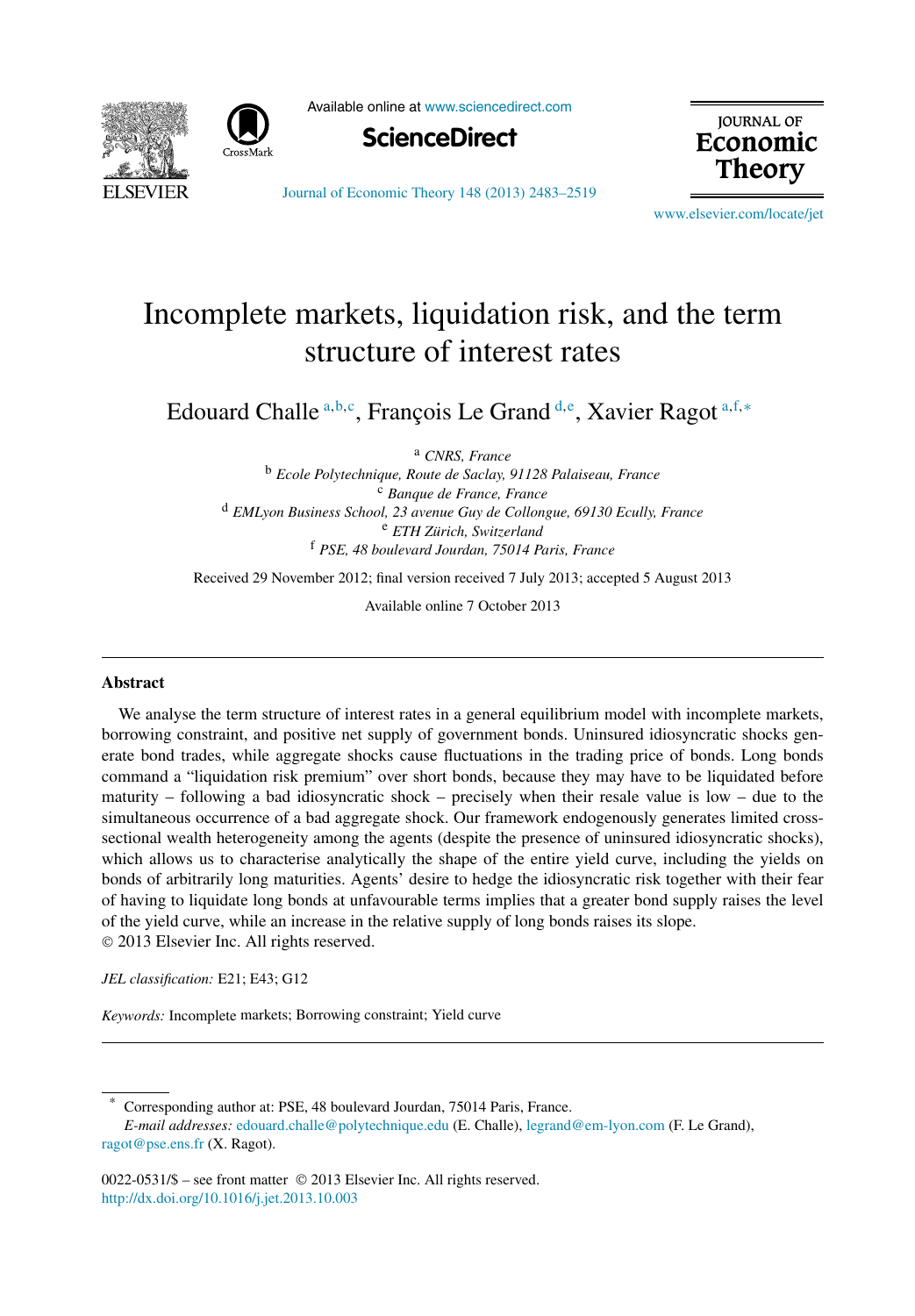## **1. Introduction**

This paper analyses the term structure of real interest rates in an infinite-horizon, general equilibrium framework in which agents are hit by aggregate shocks, as well as idiosyncratic shocks that cannot be fully insured due to incomplete markets and borrowing constraint. On the one hand, uninsured idiosyncratic shocks generate bond trades – as traders willing to buy bonds for precautionary purposes purchase them from traders willing to sell to buffer the shocks. On the other hand, aggregate shocks cause fluctuations in bond prices, and hence induce some volatility in the terms at which bond trades take place.

The key novelty of our approach is the construction of a tractable equilibrium allowing for an analytical characterisation of the entire yield curve (from one-period to arbitrarily long bonds), while accommodating active trades of positive net bond supplies at all maturities. Tractability follows from two main underlying assumptions, which jointly ensure that the model generates a finite-dimensional cross-sectional distribution of wealth as an equilibrium outcome.<sup>1</sup> The first assumption is that agents' instant utility is separable in consumption and labour and linear in labour (as in, e.g., Scheinkman and Weiss [\[36\]\)](#page--1-0). As we show, endogenous labour supply with quasi-linear preferences implies that agents entering the good idiosyncratic state ("employment") are willing to work as much as necessary to instantaneously replete their bond portfolio; in consequence, bond holdings are homogeneous across agents in that state – and independent of their *history* of idiosyncratic states. The second assumption is that equilibrium bond holdings are sufficiently small for agents entering the bad idiosyncratic state ("unemployment") to be willing to liquidate their asset wealth in a small number of periods. The reason is that, under transitory idiosyncratic shocks, agents in the bad idiosyncratic state may be willing to *borrow* against future income, in which case they hit the borrowing constraint. Agents in this situation simply liquidate their bond portfolio and, by way of consequence, no longer affect bond prices. We focus on the equilibria with "full asset liquidation", where small equilibrium bond holdings in the first place ensures that agents immediately face a binding borrowing constraint when hit by a bad idiosyncratic shock.2

The theoretical investigation of the model shows that, in this framework i) a higher net supply of government bonds of any maturity – financed by lump-sum taxes – raises the level of the entire yield curve; ii) a higher net supply of long bonds raises the slope of the yield curve – where we define the "slope" as the yield difference between the two ends of the curve. $3$  The first effect (on the *level* of the curve) can be seen as a generalisation to the full set of bond maturities of a common implication of non-Ricardian economies, according to which an increase in the supply

<sup>&</sup>lt;sup>1</sup> This is in contrast with most incomplete market economies, where any agent's wealth depends on his entire own history of idiosyncratic shocks, so that infinitely many agent types ultimately coexist in the economy. Such models must be solved numerically and can accommodate only a small number of assets, typically one or two (e.g., Den Haan [\[11\],](#page--1-0) Heaton and Lucas [\[21\],](#page--1-0) Krusell and Smith [\[30\],](#page--1-0) Heathcote [\[19\]\)](#page--1-0).

<sup>&</sup>lt;sup>2</sup> In the separate technical appendix to the paper, we study numerically a relaxed model wherein asset liquidation is gradual rather than immediate, and confirm all the results obtained in the case of instantaneous asset liquidation.

<sup>3</sup> Empirically, Laubach [\[31\]](#page--1-0) reports that higher levels of public debt or larger fiscal deficits significantly raise real interest rates. Relatedly, Krishnamurthy and Vissing-Jorgensen [\[26\]](#page--1-0) show that the size of public debt negatively affects the spread between corporate and Treasury bond yields, a reflection of the presence of a "Treasury demand function". The work of Engen and Hubbard [\[12\],](#page--1-0) Gale and Orszag [\[13\]](#page--1-0) and Longstaff [\[32\]](#page--1-0) point toward a similar relationship.